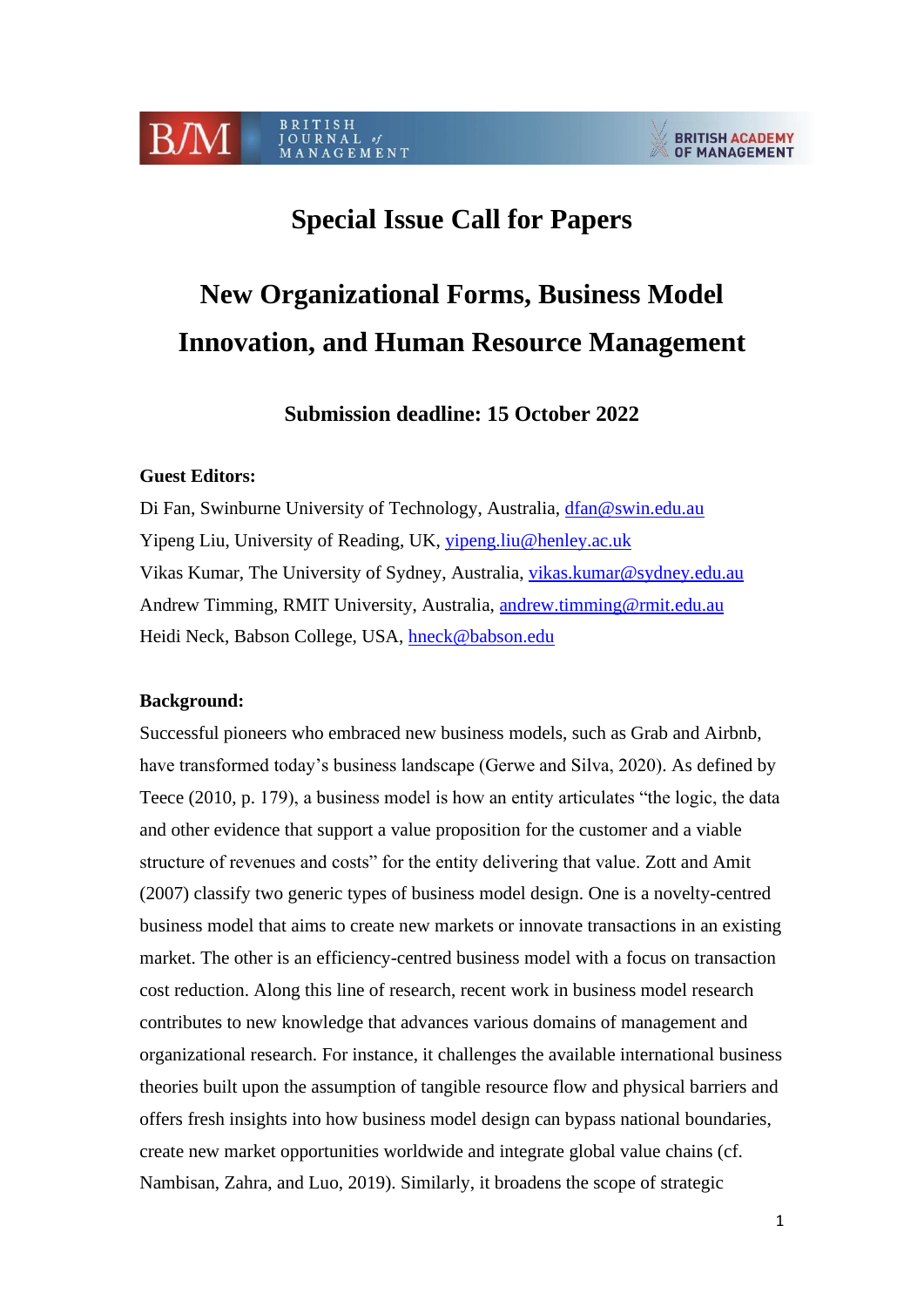management research by demonstrating how multiple business design elements (e.g., asset-lightness, modularity, and transferability) can interact to create market value (cf. Jiang *et al.*, 2021).

With the emerging recognition of new business models in shaping the nature and structure of the business context, scholars are now advocating business model innovation to bolster the sustained performance of organizations (e.g., Zott and Amit, 2007). Unfortunately, such advancements, largely originated from business strategy research, do not highlight and at times even purposefully ignore the role of human resources (HR) in new business model design and operation. This omission is unfortunate because, from a theoretical point of view, the fields of human resource management (HRM) and innovation largely remain as two disciplinary silos despite ongoing calls for integration (e.g., Amarakoon *et al*., 2016; Shipton *et al*., 2016). From a practical point of view, it is through mobilizing employees' knowledge, skills and motivation via a range of HRM policies and practices that enact innovative business models for value creation and delivery (Bornay-Barrachina *et al*., 2012; Scarbrough, Robertson and Swan, 2015).

In this Special Issue, we advocate a more integrated understanding of HRM and new business models and assert that human resources play a critical role in the development of new business models and innovations. For novelty-centred business models, there has been a long discussion among HR researchers on how managing human resources improves employee creativity (e.g., Zhou and George, 2001) and business innovation performance (e.g., Shipton *et al*., 2006; Wang and Shyu, 2009). Also, in relation to efficiency-centred business models, Jiang and colleagues (2021) suggest that sharing economy firms with light assets (e.g., employing a smaller number of employees) incur much less cost and lower resource requirements, which thus lead to higher performance. In other words, managing assets more efficiently, including human assets, can be a critical factor of transaction cost reduction.

Acknowledging the "human" elements involved in new organizational forms and explicating the relation between HRM and business model innovation also help management and organizational research to capture niche players. Specifically, along with technological development in big data, machine learning, and artificial intelligence, new business model design increasingly relies on algorithms (Zott and Amit, 2010). Algorithms and the associated rulemaking have dramatically changed the HR landscape (Cheng and Hackett, 2021). One type of labour-related business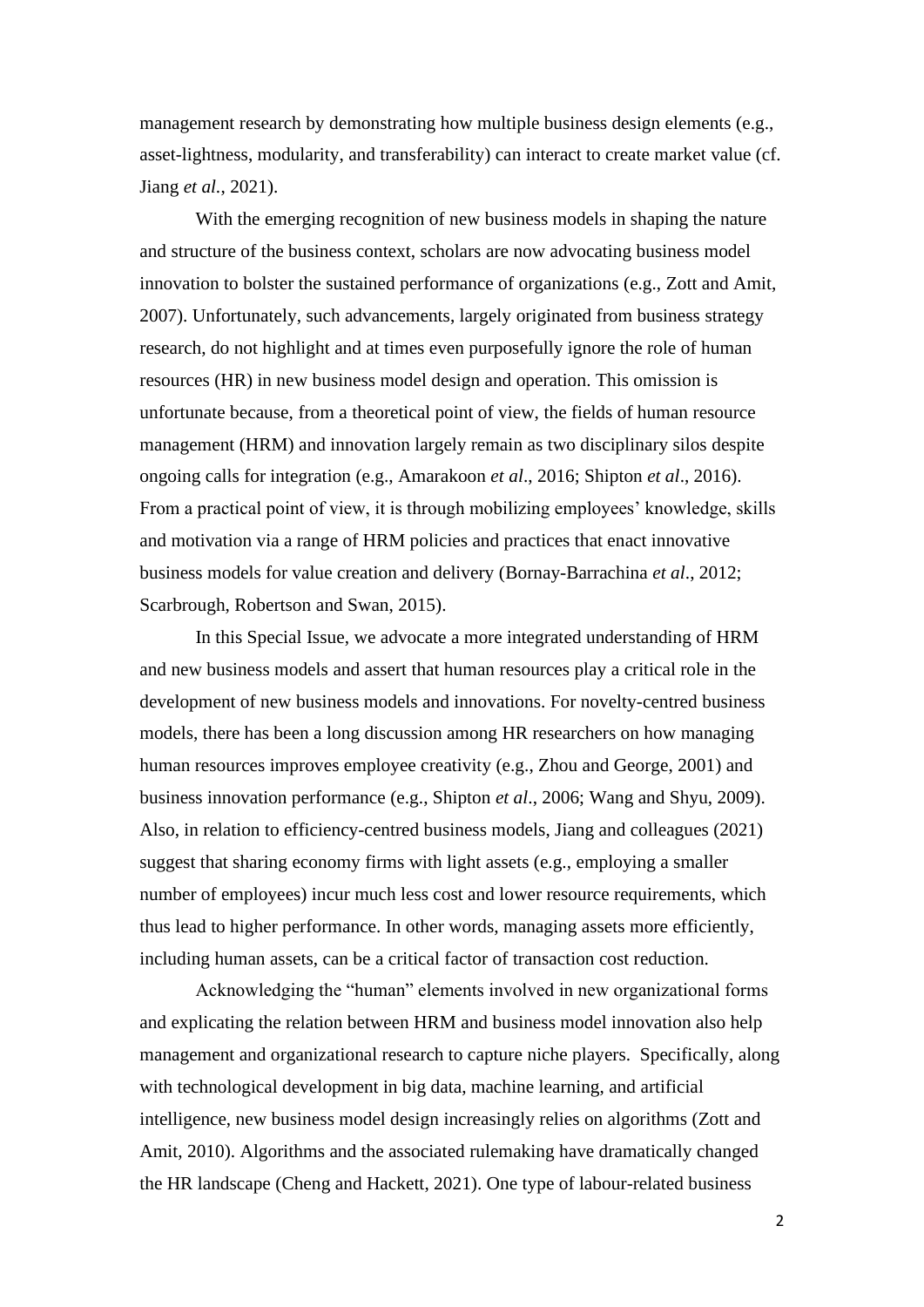model—the gig economy—heavily relies on unique algorithms to precisely match job providers with clients on a job-by-job basis. For example, labour-based sharing economy firms (i.e., Uber, TaskRabbit, Ola) built an on-demand platform (or software), which enables individuals to freelance their skills and expertise on the one hand (Jiang *et al*., 2021), but also allow these firms to simultaneously analyse HRM practices and outcomes on the other (Cheng and Hackett, 2021). There is no doubt that these HRM algorithms can benefit businesses in multiple aspects, such as offering a dynamic and flexible workforce, access to a wider range of talent, and productivity increases, especially for small- and medium-sized enterprises (SMEs). However, criticism also arises towards using algorithms to manage HR. For instance, Walsh (2019) warns that once gig workers rely on platforms or their associated algorithms to complete assigned jobs, they would have already lost all work-related benefits, such as promotion, development, and wider career planning. What is more, each algorithm upgrade can make these gig workers even more unequal in the virtualized and boundaryless workplace.

In the future of work and intelligence, the emergence of new organizational forms poses new challenges and opportunities to business model design, innovation, and HRM. Regarding industry-specific characteristics, some industries are easily replaced by AI due to the repetitive nature of the work, such as banking, insurance, and production line, while other industries are more nuanced involving human emotion, such as counselling and psychological therapy, etc. The question is how to design new organizational forms and HRM systems where human action and algorithms interact and co-evolve effectively, efficiently, and sustainably. Against the background of COVID-19, social distancing measures and homeworking necessitate new ways of organizing human action, business activities, and HRM. Furthermore, the future of work is dependent on improved international talent management. It hinges on the rational choices and decision-making of humans at the point at which AI and the individual employee interact. The key question is how to program the algorithm such that it can make reasonable, fair, just, and transparent decisions that may enable or constrain the paradigm shift for talent management.

3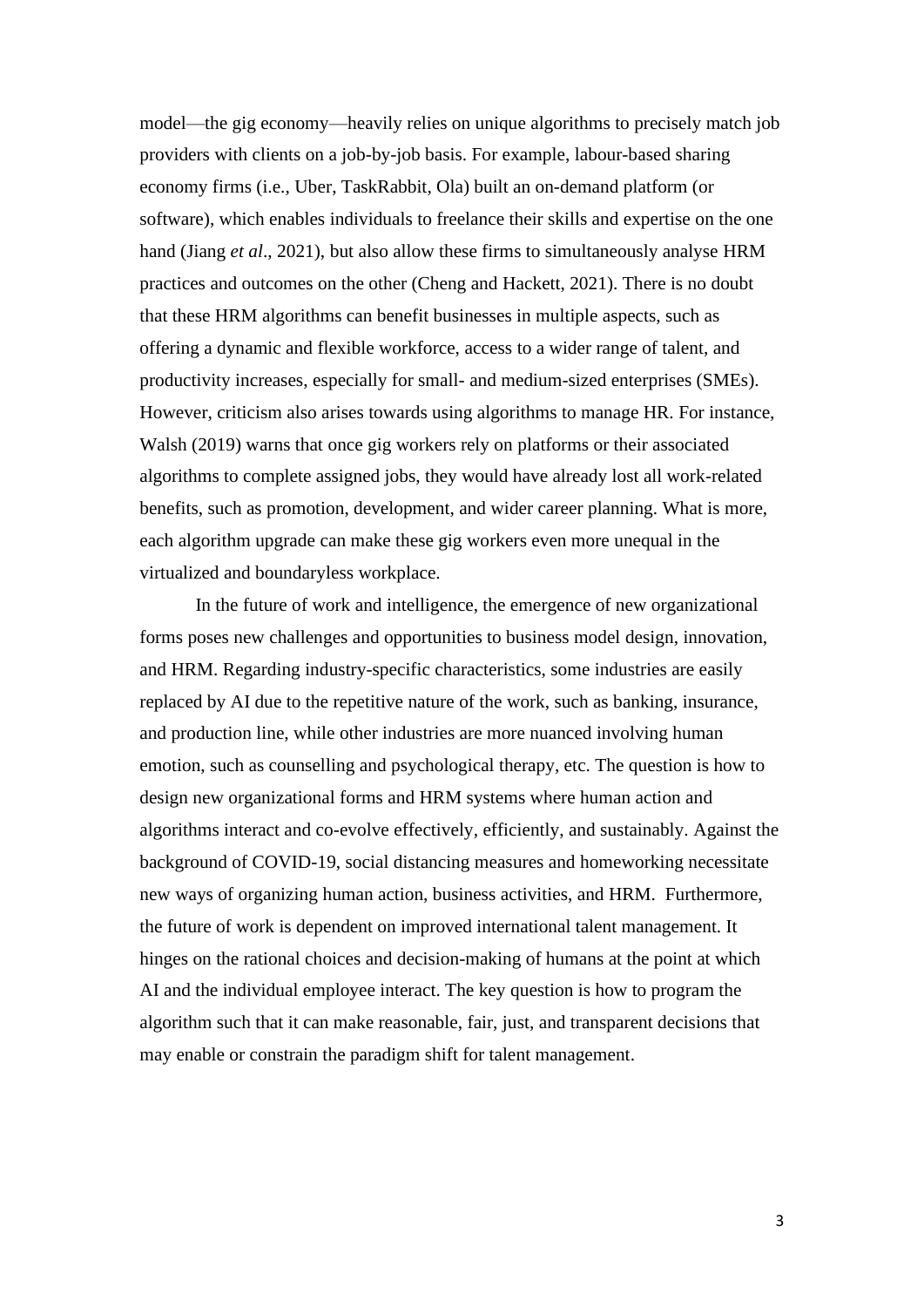#### **Aims and Scope**

This special issue serves three purposes. First, we call for our scholarly community to contribute new insight into the intertwined relations between new business models, innovation, and HRM. Second, we invite scholars to advance our knowledge on the role of HR in engaging with new business models, including, but not limited to, newly emerging digital firms. Third, we expect a set of contributions that enrich our limited understanding of the impact of HRM algorithms on new organizational forms and their performance consequences at the firm, team, and employee levels.

#### **Topics of Interest**

In this regard, this special issue aims to bring together theoretical and empirical advancements in relation to algorithm development, new business models, innovation, and the future of HRM. We seek both theoretical and empirical papers, as well as literature reviews and meta-analyses, including interdisciplinary and intersectoral research that may address the following list of potential research questions across our major themes, among others:

#### *Theme 1: Engaging HR in New Business Models*

- How do human resources or HRM functions contribute to the design and/or implementation of new business models?
- What are the boundary conditions when HRM engages in new business model design and implementation?
- What experiences or comparisons worldwide can we leverage to improve our understanding of how HR might engage in new business models?
- What can entrepreneurs, business leaders, and firm managers do in terms of managing the interaction between employees and new business models?
- Why and how can new talent management practices and policies emerge in new business models?

#### *Theme 2: Managing HR within New Business Models*

• Compared with traditional business models, how do firms cope with new challenges in managing employees of new business models?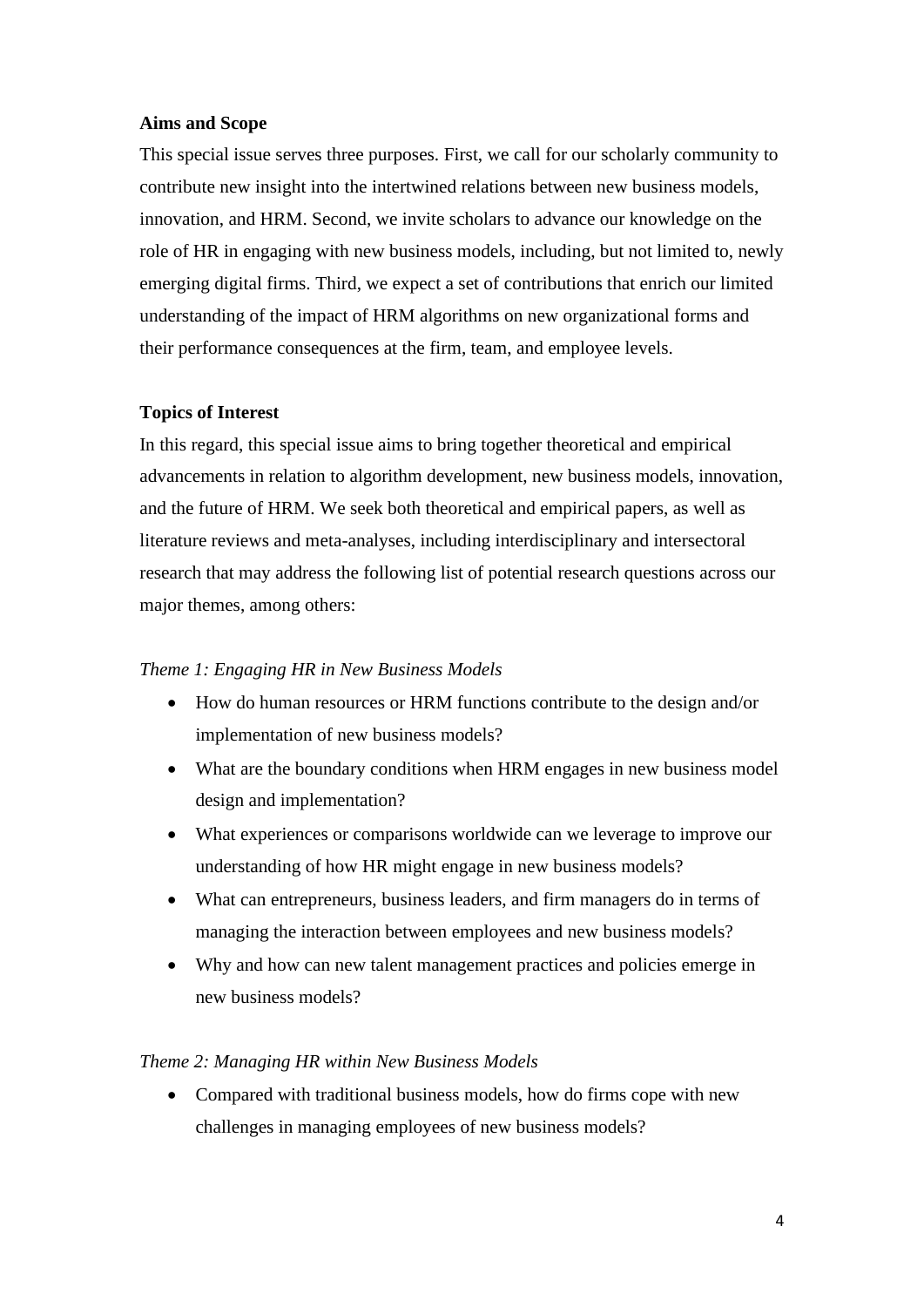- Is the shared workforce a strategic approach to managing human resources in organizations? Why and how can this approach succeed or fail?
- How do firms redefine the HRM function in a new business model? What are potential new threats in contrast to managing traditional business operations? How do firms leap forward by using new ways of managing employees?
- How do employees or teams attribute HRM-related policies and practices in the context of e-businesses or i-businesses? How do employees or teams attribute digitalized HRM in new business models (e.g., selection, training, motivation, remuneration, and performance appraisal)? What are the performance consequences of the HRM attribution process in the context of new business models?
- How can we cultivate talent in emerging organizational forms and new business models?

#### *Theme 3: Algorithms and HRM*

- What new theoretical perspectives can be introduced to explain the interaction between algorithms and HRM functions (e.g., screening, selection, training, retention, and strategic reward)?
- How do we unpack the "glass boxes" between HRM algorithms and firm performance consequences?
- To what extent do HRM algorithms affect employee performance outcomes (i.e., intention to leave, job burnout, job satisfaction, subjective well-being) during the process of being managed by these algorithmic rules?
- How does employee voice or the code of ethical conduct affect the application of HRM algorithms in a workplace?
- What types of talent do we need for the future of work and intelligence? A high-skilled workforce or low-skilled one, or both? And why?

### **Special Issue Workshop:**

To facilitate revisions of selected papers, the authors of several submitted papers to this special issue will be invited to a special issue paper development workshop (PDW), which will be held in Jun 2023 either online or at one of the locations of the international conference (To be advised). One author per paper, which will be under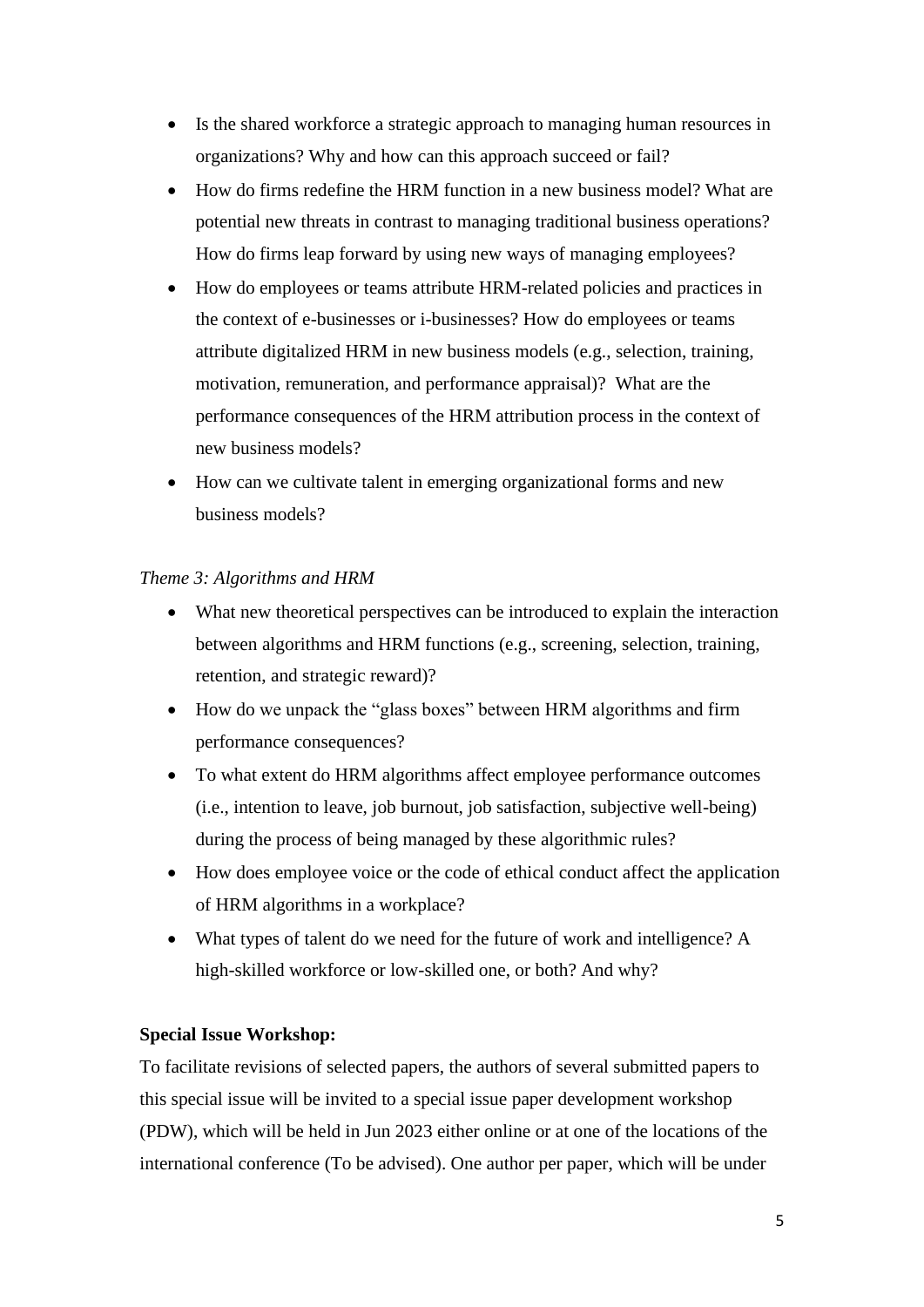revision and resubmission, will be invited to make a presentation at the PDW. There is no fee for attending this PDW. Guest editors and the *BJM* editorial board members will give the presenters constructive comments on developing their papers under R&R. Participation in the PDW is not obligatory and can be done remotely in the event of continued COVID19 travel restrictions. The presentation does not guarantee the acceptance of the presenters' papers.

#### **Submission Process and Deadlines**

- Submission: 15 October 2022
- Authors should ensure they adhere to the journal author guidelines which are available at: [http://onlinelibrary.wiley.com/journal/10.1111/\(ISSN\)1467-](https://protect-au.mimecast.com/s/sfZACOMxVMs6QR9LfE7_LB?domain=onlinelibrary.wiley.com) [8551/homepage/ForAuthors.html](https://protect-au.mimecast.com/s/sfZACOMxVMs6QR9LfE7_LB?domain=onlinelibrary.wiley.com). Submissions should be uploaded to the *BJM* ScholarOne Manuscripts site at [http://mc.manuscriptcentral.com/bjm](https://protect-au.mimecast.com/s/LaoPCP7yX7H7VGr1h0jilV?domain=mc.manuscriptcentral.com). Authors should select 'special issue paper' as the paper type, ensure they answer 'yes' to the question 'Is this submission for a special issue?' and enter the title of the special issue in the box provided.
- Papers will be reviewed according to *BJM* double-blind review process, and the Special Issue is likely to be published in early 2024.
- We welcome informal enquiries relating to the Special Issue, proposed topics, and potential fit with the Special Issue objectives. Please direct any questions on the Special Issue to one of the Guest Editors: Dr Di Fan [\(dfan@swin.edu.au\)](mailto:dfan@swin.edu.au); Dr Yipeng Liu [\(yipeng.liu@henley.ac.uk\)](mailto:yipeng.liu@henley.ac.uk); Dr Vikas Kumar [vikas.kumar@sydney.edu.au\)](mailto:vikas.kumar@sydney.edu.au); Dr Andrew Timming [\(andrew.timming@rmit.edu.au\)](mailto:andrew.timming@rmit.edu.au), and Dr Heidi Neck [\(hneck@babson.edu\)](mailto:hneck@babson.edu).

#### **References**

- Amarakoon, U., J. Weerawardena, and M.L. Verreynne (2018). 'Learning capabilities, human resource management innovation and competitive advantage'. *The International Journal of Human Resource Management*, **29**, pp.1736-1766.
- Ayadi, R., P. Bongini, B. Casu, and D. Cucinelli (2021). 'Bank business model migrations in Europe: Determinants and effects'. *British Journal of Management*, **32**, pp.1007-1026.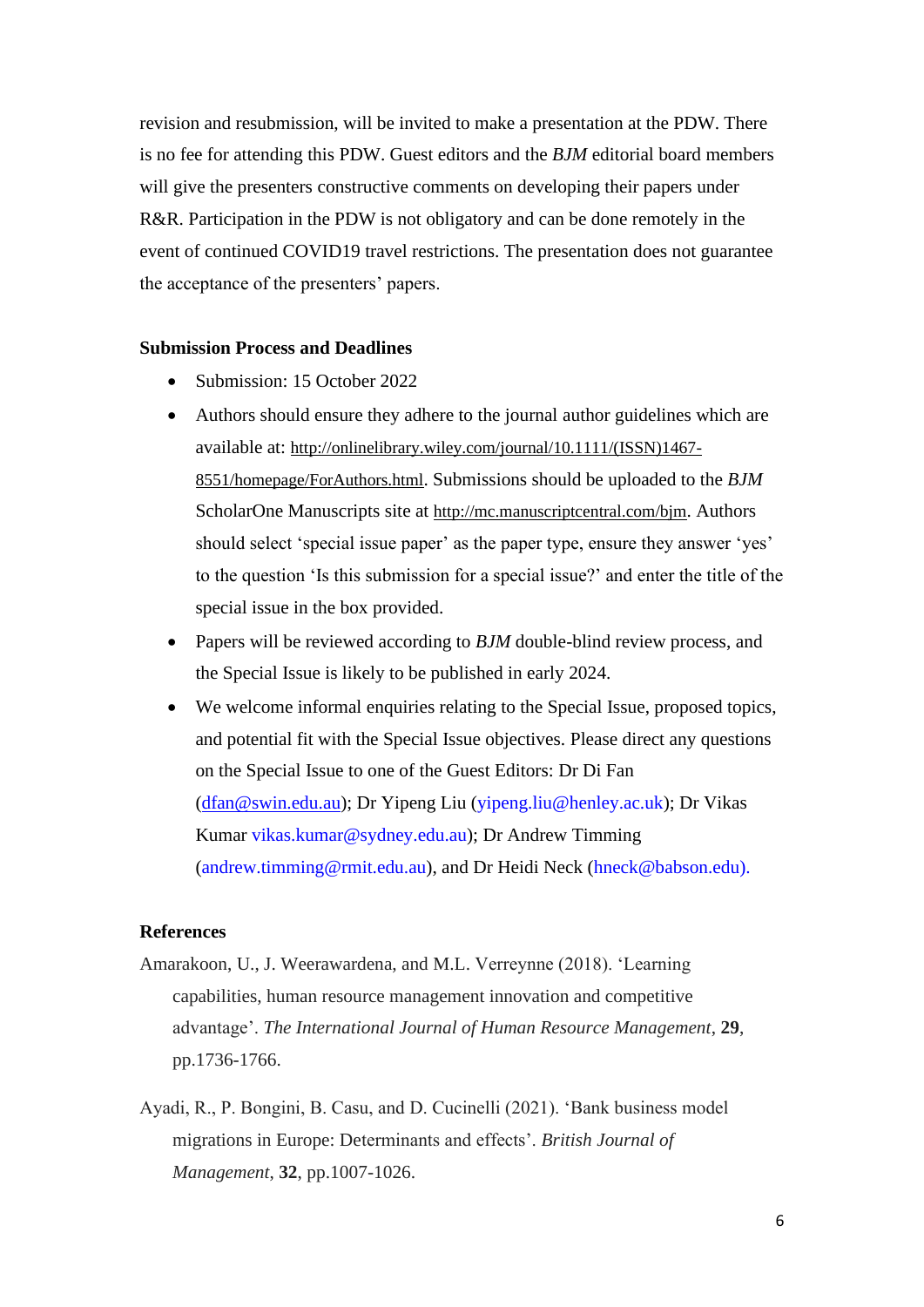- Bornay‐Barrachina, M., D. De la Rosa‐Navarro, A. López‐Cabrales, and R. Valle‐ Cabrera, (2012). 'Employment relationships and firm innovation: the double role of human capital'. *British Journal of Management*, **23**, pp.223-240.
- Cheng, M. M., and R. D. Hackett (2021). 'A critical review of algorithms in HRM: Definition, theory, and practice'. *Human Resource Management Review*, **31**, 100698.
- Froud, J., S. Johal, A. Leaver, R. Phillips, and K. Williams (2009). 'Stressed by Choice: a Business Model Analysis of the BBC', *British Journal of Management*, **20**, pp.252-264.
- Gerwe, O. and R. Silva (2020). 'Clarifying the sharing economy: Conceptualization, typology, antecedents, and effects'. *Academy of Management Perspectives*, **34**, pp.65-96.
- Hajli, N., F. Shirazi, M. Tajvidi, and N. Huda (2021). 'Towards an Understanding of Privacy Management Architecture in Big Data: An Experimental Research', *British Journal of Management*, **32**, pp.548-565.
- Jiang, F., X.Y. Zheng, D. Fan, P.X. Zhang, and S.L Li. (2021). 'The Sharing Economy and Business Model Design: A Configurational Approach. *Journal of Management Studies*. **58**, pp.949-976.
- Lange, K., M. Geppert, A. Saka-Helmhout, and F. Becker-Ritterspach, (2015). 'Changing Business Models and Employee Representation in the Airline Industry: A Comparison of British Airways and Deutsche Lufthansa', *British Journal of Management*, **26**, pp.388-407.
- Nambisan, S., S. A. Zahra, and Y. Luo, (2019). 'Global platforms and ecosystems: Implications for international business theories'. *Journal of International Business Studies*, **50**, pp.1464-1486.
- Scarbrough, H., M. Robertson, and J. Swan, (2015). 'Diffusion in the Face of Failure: The Evolution of a Management Innovation'. *British Journal of Management*, **26**, pp.365-387.